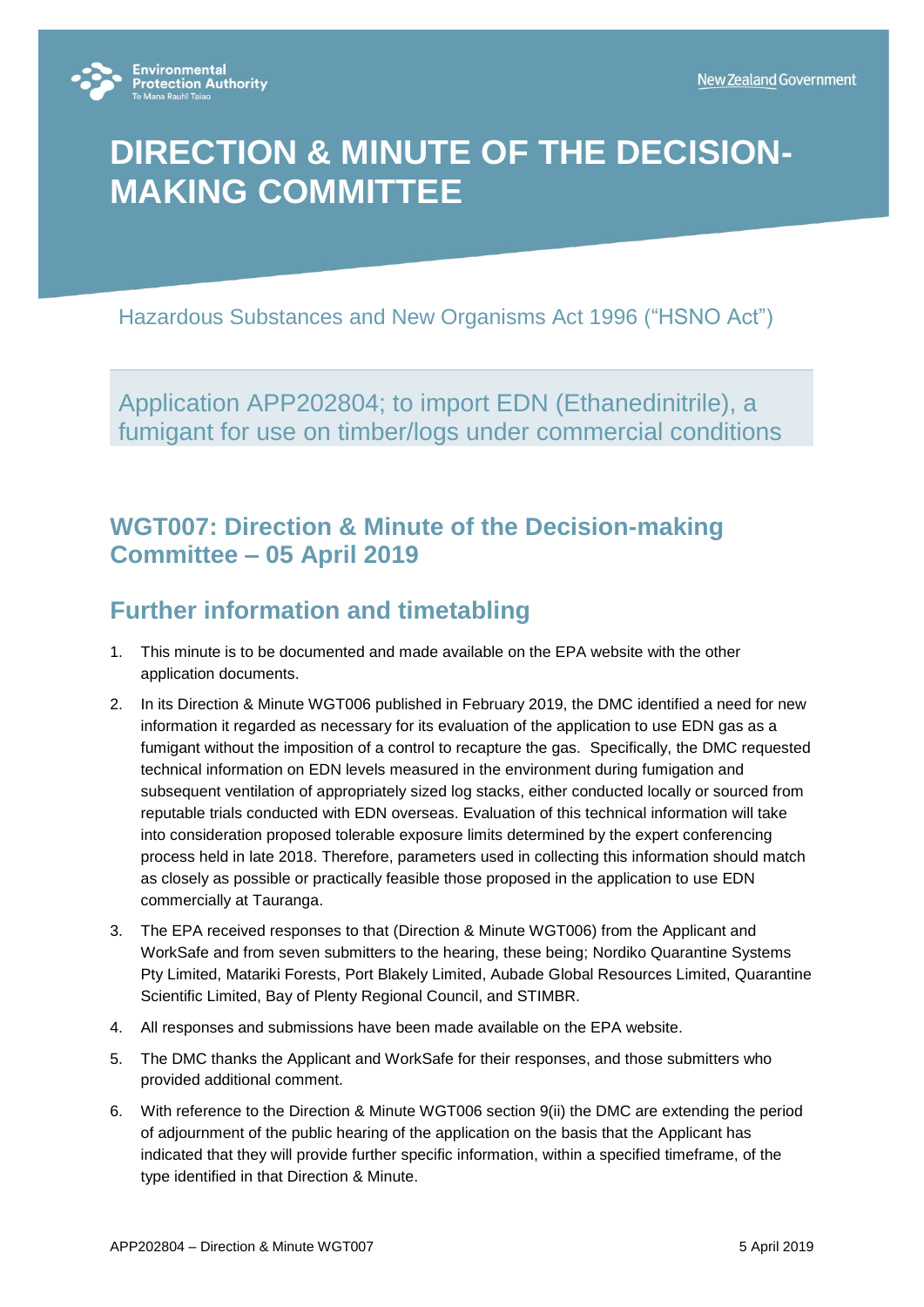7. The DMC now wish to minute the timeframes in which this information will be supplied, in accordance with the schedule provided by the Applicant.

| #             | Due to the<br>EPA | Format                                                                                 | Content                                                                                                                                                                                        |
|---------------|-------------------|----------------------------------------------------------------------------------------|------------------------------------------------------------------------------------------------------------------------------------------------------------------------------------------------|
| 1             | 10 May 2019       | <b>Final Report</b>                                                                    | Analysis of worker exposure data by<br>independent consulting occupational hygienist<br>and applicability to potential buffer zones                                                            |
| $\mathcal{P}$ | 10 May 2019       | Summary report of data set<br>and commentary of methods<br>and experimental parameters | Collated data from the 'confirmatory trial' being<br>conducted at Tokoroa which demonstrate:<br>EDN levels under the tarpaulin over<br>the fumigation period<br>Temperature                    |
| 3             | 10 May 2019       | Final report                                                                           | Collated data from trials conducted globally<br>which demonstrate:<br>Environmental EDN levels associated<br>with fumigations<br>EDN levels under the tarpaulin over<br>the fumigation period. |

8. Table 1 Schedule of provision of new data from the Applicant

- 9. In addition, the DMC requests that the Applicant specifically ensures that the following information be included:
	- i. EDN efficacy data in the laboratory.

The level of information in the presentation "Ethanedinitrile (EDN): A New Fumigant for Phytosanitary Treatment of New Zealand Export Logs – An Update" MBAO Conference, Orlando, November 2018 would be adequate, supplemented by any additional data since that time.

ii. Commercial scale trials in the Czech Republic

"New Technology of Wood Fumigation Against Bark Beetle – First Trial Results EDN Product Used for Forest Protection in Czech Republic", Lesnicka Prace 19-21, 11, 2017.

"Commercial Fumigations of Wood in Czech Forests – First Experiences" MBAO Conference, Orlando, November 2018.

The report and presentation only provide an overview and not the detail required for the DMC determination. Data required includes log characteristics, determination of stack sizes and loading rates, fumigation dose and methodology, in stack and ambient concentration measurement methodology and results and meteorological data particularly wind direction at time of ventilation.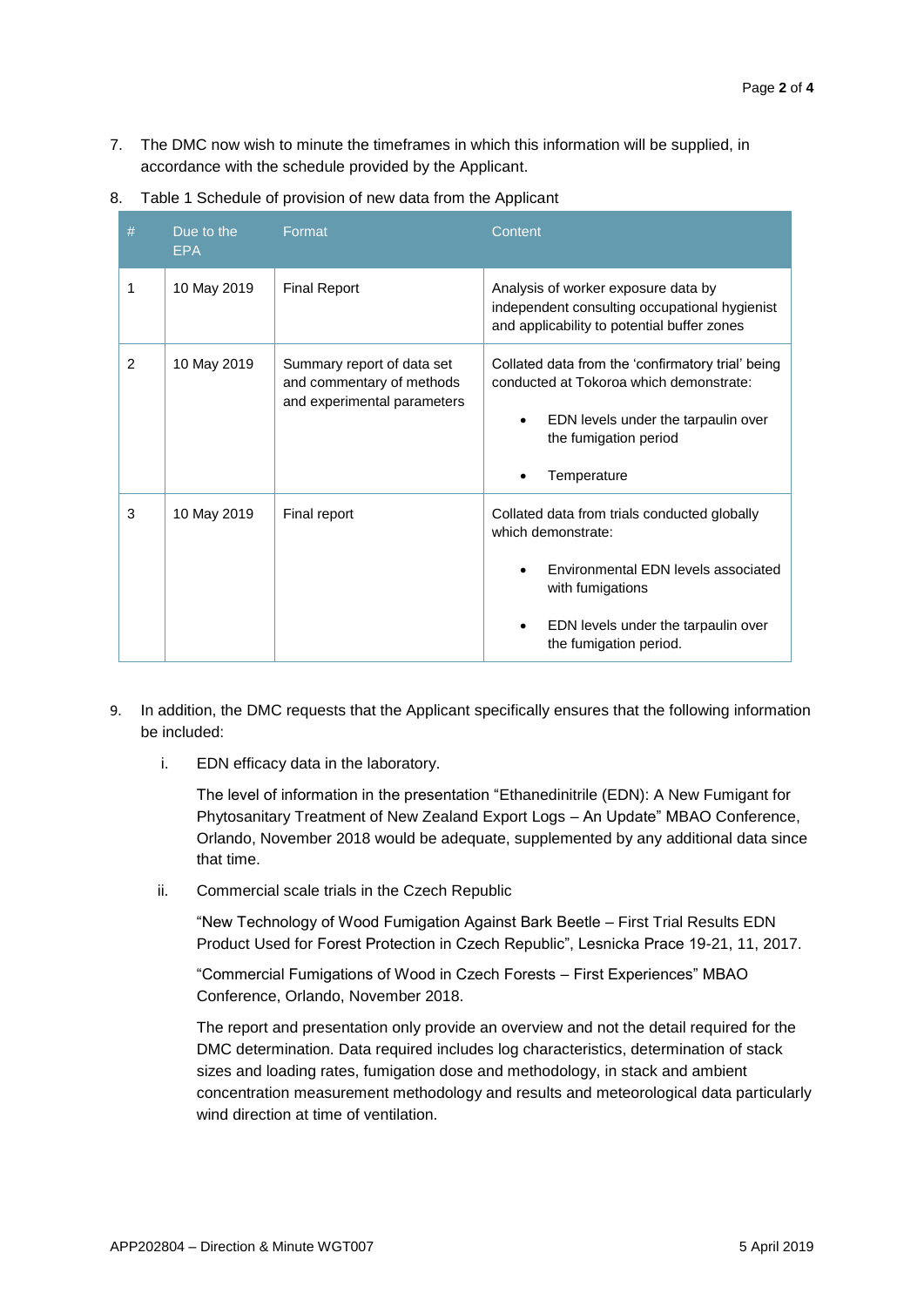iii. Commercial scale trial in New Zealand 2019

Data requested includes log characteristics, determination of stack sizes and loading rates, fumigation dose and methodology, in stack and ambient concentration measurement methodology.

- 10. Should information from any other source become available within this timeframe the DMC will accept this information, upon provision no later than 10 May 2019.
- 11. While the DMC acknowledge and accept the timeframe proposed herein by the Applicant for the provision of new information, it requests that the Applicant provide any information already available, (as indicated by submissions from STIMBR and Mr John Armstrong), **as soon as possible, to ensure timely review and interpretation by parties, the EPA and DMC**.
- 12. All information provided as outlined above will be made available to all parties upon receipt.

#### **Management of adverse effects of EDN through workplace controls**

- 13. The DMC note that previously, when considering the adverse effects of a substance under HSNO, a DMC could impose controls as part of any approval to manage use of a substance in the workplace and thus lower risks associated with the substance to an acceptable level. Workplace controls that were once in HSNO have now been transferred to HSWA regulations. HSWA provides significant and detailed regulation on the management of hazardous substances in the workplace including the setting of a SWI(s). Therefore the DMC recognise that the responsibility and jurisdiction for the setting of such controls to manage adverse effects of a substance on workers in the workplace now rest with WorkSafe.
- **14.** As indicated in WorkSafe's response, based on the current information WorkSafe will proceed to development of an SWI(s). This is a process independent of the application to import a hazardous substance under the HSNO Act. However, such controls that may identified within a SWI(s) represent an intrinsic component of the sufficiency of information required by the DMC in entering into a consideration of the application. **Therefore, the DMC regard any SWI relating to the management of the risks of EDN in workplaces as directly relevant to its consideration of this application under the HSNO Act.**
- 15. The DMC consider that because the new data indicated in Table 1 relates to worker exposure and environmental EDN levels (concentrations), its provision will have a dual purpose in informing the outcomes of HSNO and HSWA legislative processes. However WorkSafe NZ may have different or additional requirements of the Applicant in line with their legislative mandate.
- 16. Further communication from the DMC will follow receipt and assessment of the information as outlined in this Minute.

#### **Timing of consideration**

- 17. In view of the above statements, the DMC wishes to advise that while the separate statutory process to develop an SWI(s) is allowed to run it is likely there will be a prolonged adjournment of this application.
- 18. The DMC are aware that submissions made to this hearing have expressed concern over the length of time taken for progression of the application to this point and the need to minimise further delay going forward. While it retains discretion to conclude the hearing and to initiate